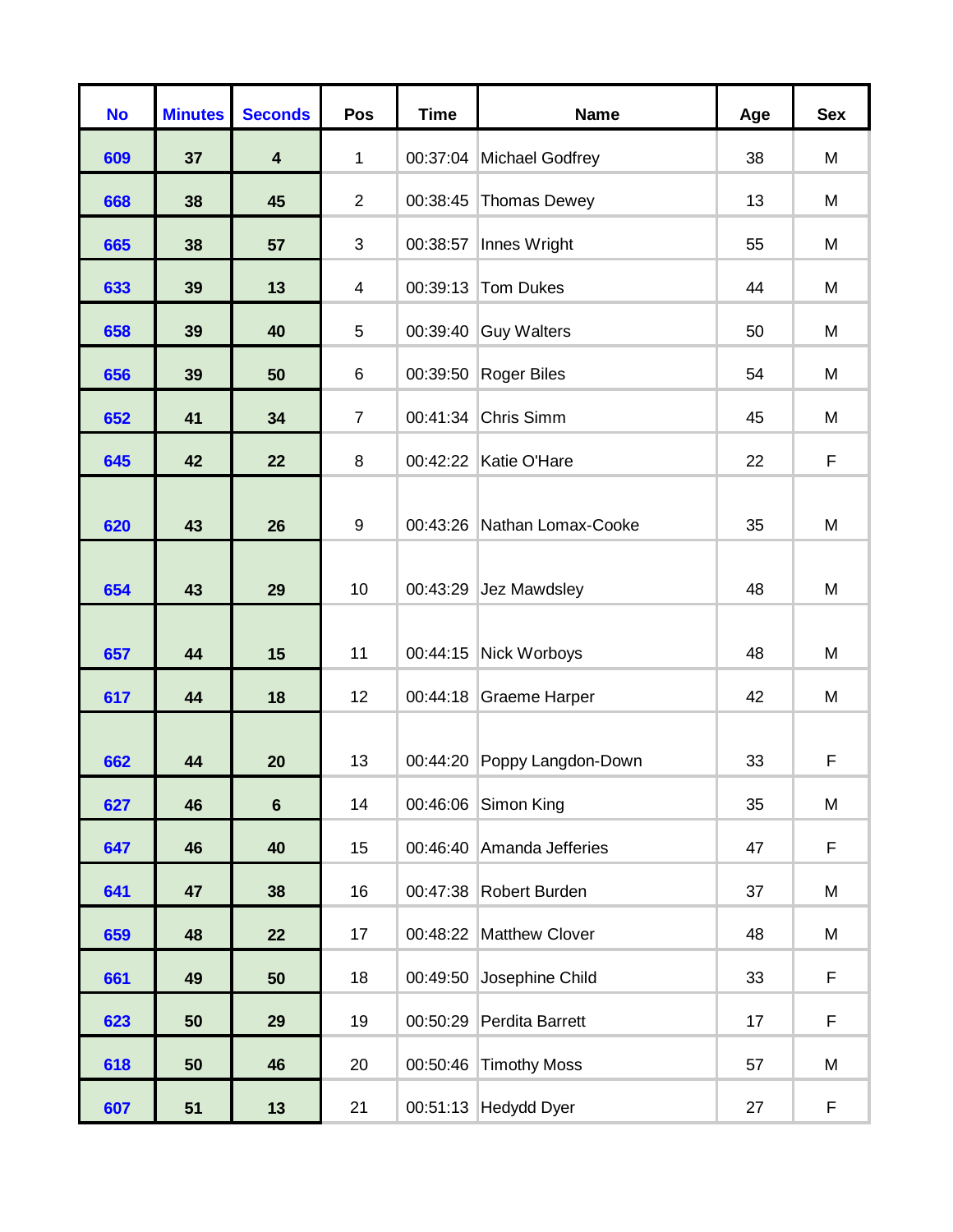| 625 | 51 | 25 | 22 | 00:51:25 | Sarah Robertson           | 44 | F |
|-----|----|----|----|----------|---------------------------|----|---|
| 663 | 51 | 32 | 23 | 00:51:32 | Shane Mackean             | 63 | M |
| 649 | 51 | 55 | 24 |          | 00:51:55 Eleanor Crawshaw | 17 | F |
| 642 | 52 | 11 | 25 | 00:52:11 | Graham Wickham            | 74 | M |
| 648 | 52 | 20 | 26 | 00:52:20 | Peter Geary               | 58 | M |
| 638 | 52 | 33 | 27 |          | 00:52:33 Aster Crawshaw   | 48 | M |
| 667 | 52 | 58 | 28 | 00:52:58 | Willam Musgrove           | 25 | M |
| 636 | 53 | 16 | 29 | 00:53:16 | <b>Richard Lake</b>       | 49 | M |
| 624 | 54 | 12 | 30 |          | 00:54:12 Rose Warren      | 17 | F |
| 615 | 54 | 31 | 31 | 00:54:31 | Kate Whyte                | 45 | F |
| 632 | 54 | 34 | 32 |          | 00:54:34 Martin Helliwell | 61 | M |
| 670 | 54 | 42 | 33 | 00:54:42 | <b>Nick Prior</b>         | 44 | M |
| 604 | 55 | 48 | 34 | 00:55:48 | <b>Steve Lewis</b>        | 47 | M |
| 671 | 56 | 20 | 35 |          | 00:56:20 Nick Pope        | 33 | M |
| 628 | 56 | 27 | 36 | 00:56:27 | <b>Alison Parker</b>      | 33 | F |
| 653 | 56 | 30 | 37 | 00:56:30 | Robert Lloyd              | 49 | M |
| 664 | 56 | 39 | 38 | 00:56:39 | Kate Lloyd                | 49 | F |
| 637 | 56 | 59 | 39 | 00:56:59 | Jennifer Epworth          | 50 | F |
| 669 | 57 | 21 | 40 | 00:57:21 | <b>Rhys Evans</b>         | 41 | M |
| 639 | 57 | 22 | 41 | 00:57:22 | Paul Cadge                | 60 | М |
| 655 | 58 | 15 | 42 | 00:58:15 | Philippa Carter           | 58 | F |